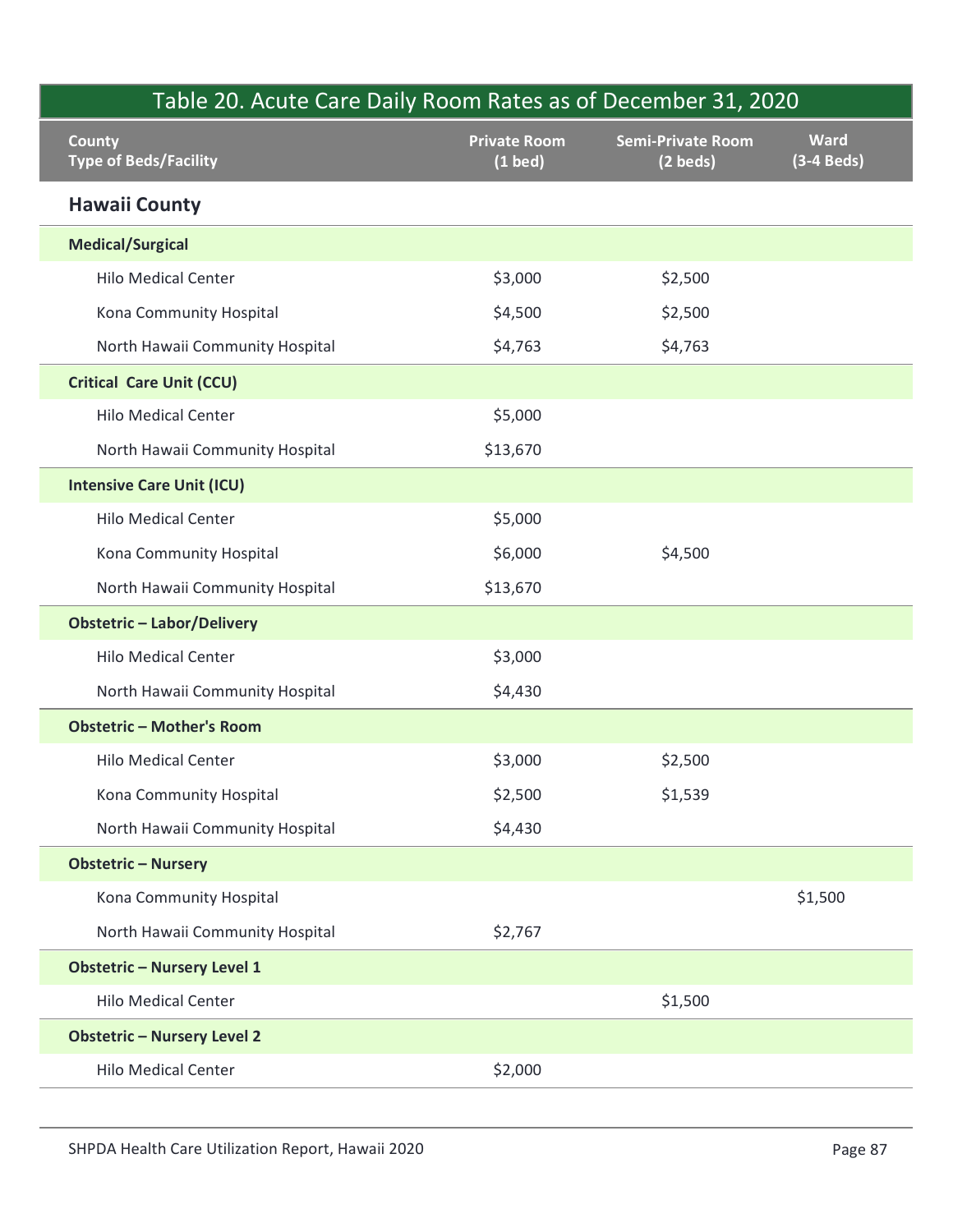| <b>County</b>                                   | <b>Private Room</b> | <b>Semi-Private Room</b> | <b>Ward</b>  |
|-------------------------------------------------|---------------------|--------------------------|--------------|
| <b>Type of Beds/Facility</b>                    | $(1$ bed)           | (2 beds)                 | $(3-4$ Beds) |
| <b>Hawaii County</b>                            |                     |                          |              |
| <b>Pediatric</b>                                |                     |                          |              |
| <b>Hilo Medical Center</b>                      | \$3,000             | \$2,500                  |              |
| <b>Psychiatric (Psych)</b>                      |                     |                          |              |
| <b>Hilo Medical Center</b>                      | \$4,000             | \$3,500                  |              |
| Kona Community Hospital                         | \$2,500             |                          |              |
| North Hawaii Community Hospital                 | \$4,763             | \$4,763                  |              |
| Acute/Long-Term Swing - Acute Care              |                     |                          |              |
| Hale Ho'ola Hamakua                             | \$2,500             | \$2,000                  |              |
| Ka'u Hospital                                   |                     | \$2,000                  |              |
| Kohala Hospital                                 |                     | \$2,403                  |              |
| <b>Acute/Long-Term Swing - SNF Care</b>         |                     |                          |              |
| Hale Ho'ola Hamakua                             | \$1,000             | \$900                    |              |
| Ka'u Hospital                                   |                     | \$1,000                  |              |
| Kohala Hospital                                 |                     | \$1,155                  |              |
| Acute/Long-Term Swing - ICF Care                |                     |                          |              |
| Ka'u Hospital                                   |                     | \$900                    |              |
| <b>Honolulu County</b>                          |                     |                          |              |
| <b>Medical/Surgical</b>                         |                     |                          |              |
| <b>Adventist Health Castle</b>                  |                     | \$2,225                  |              |
| Kaiser Permanente Moanalua Medical Center       | \$2,395             | \$2,395                  |              |
| Kapiolani Medical Center for Women and Children | \$2,361             |                          |              |
| Kuakini Medical Center                          | \$2,135             | \$2,135                  |              |
| Pali Momi Medical Center                        | \$2,166             |                          |              |
| Straub Clinic & Hospital                        | \$2,189             |                          |              |
| The Queen's Medical Center - Punchbowl          | \$3,756             | \$3,756                  |              |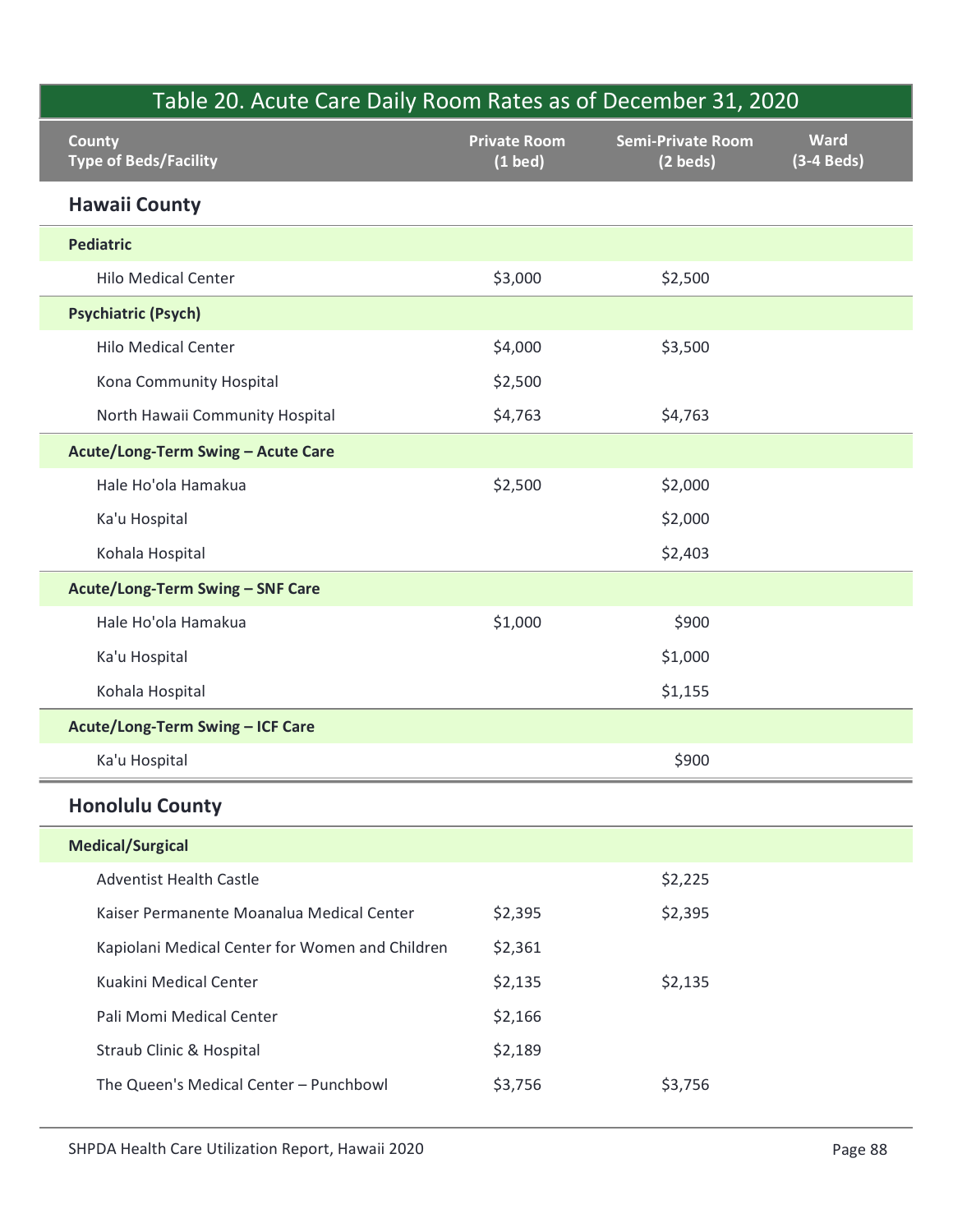| Table 20. Acute Care Daily Room Rates as of December 31, 2020 |                                  |                                      |                             |  |
|---------------------------------------------------------------|----------------------------------|--------------------------------------|-----------------------------|--|
| <b>County</b><br><b>Type of Beds/Facility</b>                 | <b>Private Room</b><br>$(1$ bed) | <b>Semi-Private Room</b><br>(2 beds) | <b>Ward</b><br>$(3-4$ Beds) |  |
| <b>Honolulu County</b>                                        |                                  |                                      |                             |  |
| <b>Medical/Surgical</b>                                       |                                  |                                      |                             |  |
| The Queen's Medical Center - West Oahu                        | \$3,756                          | \$3,756                              |                             |  |
| Wahiawa General Hospital                                      | \$1,950                          | \$1,910                              |                             |  |
| <b>Critical Care Unit (CCU)</b>                               |                                  |                                      |                             |  |
| Kaiser Permanente Moanalua Medical Center                     | \$6,802                          | \$6,802                              |                             |  |
| Kuakini Medical Center                                        | \$6,450                          |                                      |                             |  |
| Pali Momi Medical Center                                      | \$4,042                          |                                      |                             |  |
| The Queen's Medical Center - Punchbowl                        | \$10,073                         |                                      |                             |  |
| Wahiawa General Hospital                                      | \$5,400                          |                                      |                             |  |
| <b>Intensive Care Unit (ICU)</b>                              |                                  |                                      |                             |  |
| <b>Adventist Health Castle</b>                                |                                  | \$6,710                              |                             |  |
| Kaiser Permanente Moanalua Medical Center                     | \$6,802                          | \$6,802                              |                             |  |
| Kapiolani Medical Center for Women and Children               | \$9,373                          |                                      |                             |  |
| Kuakini Medical Center                                        | \$6,450                          |                                      |                             |  |
| Pali Momi Medical Center                                      | \$6,775                          |                                      |                             |  |
| Straub Clinic & Hospital                                      | \$7,281                          |                                      |                             |  |
| The Queen's Medical Center - Punchbowl                        | \$10,073                         |                                      |                             |  |
| The Queen's Medical Center - West Oahu                        | \$10,073                         |                                      |                             |  |
| Wahiawa General Hospital                                      | \$5,400                          |                                      |                             |  |
| <b>Obstetric - Labor/Delivery</b>                             |                                  |                                      |                             |  |
| <b>Adventist Health Castle</b>                                |                                  | \$2,225                              |                             |  |
| Kapiolani Medical Center for Women and Children               | \$2,140                          |                                      |                             |  |
| The Queen's Medical Center - Punchbowl                        | \$3,492                          |                                      |                             |  |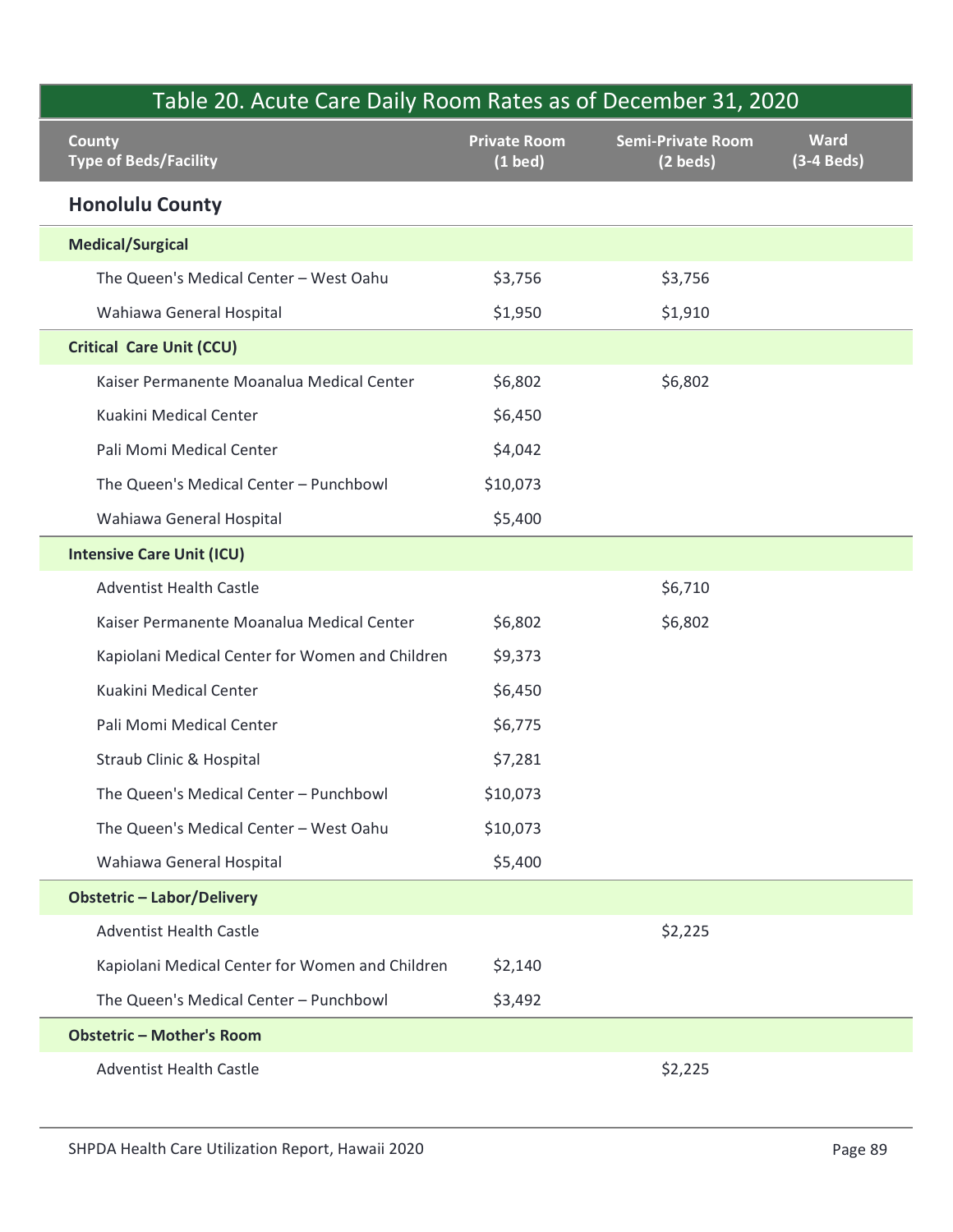| Table 20. Acute Care Daily Room Rates as of December 31, 2020<br><b>County</b> | <b>Private Room</b> | <b>Semi-Private Room</b> | <b>Ward</b>  |
|--------------------------------------------------------------------------------|---------------------|--------------------------|--------------|
| <b>Type of Beds/Facility</b>                                                   | $(1$ bed)           | $(2 \text{ beds})$       | $(3-4$ Beds) |
| <b>Honolulu County</b>                                                         |                     |                          |              |
| <b>Obstetric - Mother's Room</b>                                               |                     |                          |              |
| Kaiser Permanente Moanalua Medical Center                                      | \$2,395             | \$2,395                  |              |
| The Queen's Medical Center - Punchbowl                                         | \$3,492             |                          |              |
| <b>Obstetric - Nursery</b>                                                     |                     |                          |              |
| <b>Adventist Health Castle</b>                                                 |                     | \$1,250                  |              |
| Kaiser Permanente Moanalua Medical Center                                      | \$1,541             | \$1,541                  |              |
| Kapiolani Medical Center for Women and Children                                | \$1,552             |                          |              |
| The Queen's Medical Center - Punchbowl                                         | \$2,243             |                          |              |
| <b>Pediatric</b>                                                               |                     |                          |              |
| Kaiser Permanente Moanalua Medical Center                                      | \$2,395             | \$2,395                  |              |
| Kapiolani Medical Center for Women and Children                                | \$2,730             |                          |              |
| <b>Neonatal ICU</b>                                                            |                     |                          |              |
| Kaiser Permanente Moanalua Medical Center                                      | \$7,719             | \$7,719                  |              |
| Kapiolani Medical Center for Women and Children                                | \$8,444             |                          |              |
| <b>Psychiatric (Psych)</b>                                                     |                     |                          |              |
| <b>Adventist Health Castle</b>                                                 |                     | \$2,120                  |              |
| The Queen's Medical Center - Punchbowl                                         | \$3,756             |                          |              |
| Acute/Long-Term Swing - Acute Care                                             |                     |                          |              |
| Kahuku Medical Center                                                          | \$1,705             |                          |              |
| Acute/Long-Term Swing - SNF Care                                               |                     |                          |              |
| Kahuku Medical Center                                                          | \$1,705             |                          |              |
| Acute/Long-Term Swing - ICF Care                                               |                     |                          |              |
| Kahuku Medical Center                                                          | \$1,705             |                          |              |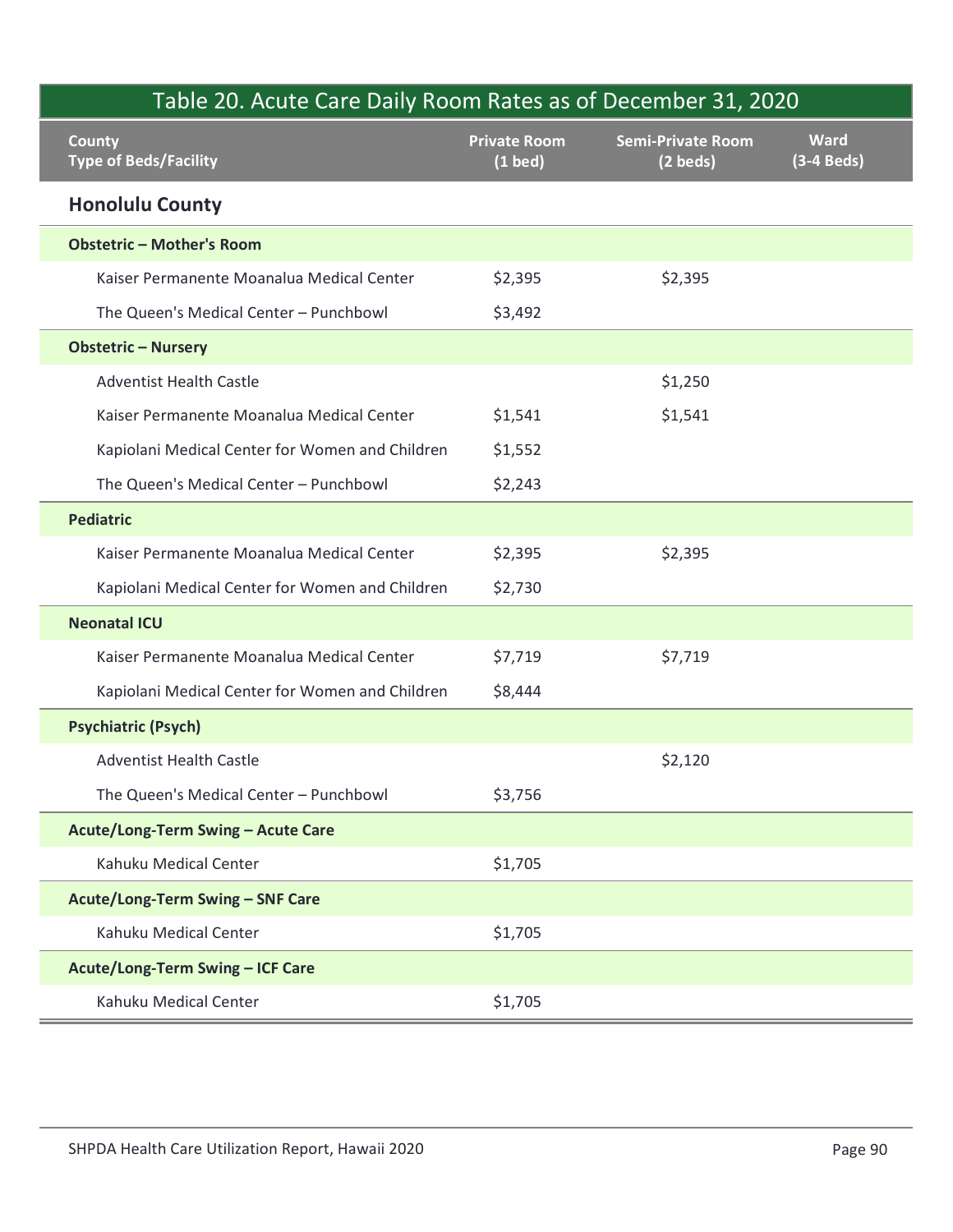|                                               |                                  | Table 20. Acute Care Daily Room Rates as of December 31, 2020 |                             |
|-----------------------------------------------|----------------------------------|---------------------------------------------------------------|-----------------------------|
| <b>County</b><br><b>Type of Beds/Facility</b> | <b>Private Room</b><br>$(1$ bed) | <b>Semi-Private Room</b><br>$(2 \text{ beds})$                | <b>Ward</b><br>$(3-4$ Beds) |
| <b>Kauai County</b>                           |                                  |                                                               |                             |
| <b>Medical/Surgical</b>                       |                                  |                                                               |                             |
| West Kauai Medical Center/KVMH                | \$2,290                          | \$2,251                                                       |                             |
| <b>Wilcox Memorial Hospital</b>               | \$2,290                          |                                                               |                             |
| <b>Intensive Care Unit (ICU)</b>              |                                  |                                                               |                             |
| West Kauai Medical Center/KVMH                | \$7,281                          |                                                               |                             |
| <b>Wilcox Memorial Hospital</b>               | \$7,281                          |                                                               |                             |
| <b>Obstetric - Labor/Delivery</b>             |                                  |                                                               |                             |
| West Kauai Medical Center/KVMH                | \$2,276                          |                                                               |                             |
| <b>Obstetric - Mother's Room</b>              |                                  |                                                               |                             |
| West Kauai Medical Center/KVMH                | \$2,276                          |                                                               |                             |
| <b>Wilcox Memorial Hospital</b>               | \$2,276                          |                                                               |                             |
| <b>Obstetric - Nursery</b>                    |                                  |                                                               |                             |
| <b>Wilcox Memorial Hospital</b>               | \$1,552                          |                                                               |                             |
| <b>Obstetric - Nursery Level 1</b>            |                                  |                                                               |                             |
| West Kauai Medical Center/KVMH                | \$1,552                          |                                                               |                             |
| <b>Obstetric - Nursery Level 2</b>            |                                  |                                                               |                             |
| West Kauai Medical Center/KVMH                | \$2,009                          |                                                               |                             |
| <b>Obstetric - Nursery Level 3</b>            |                                  |                                                               |                             |
| West Kauai Medical Center/KVMH                | \$2,306                          |                                                               |                             |
| <b>Obstetric - Nursery Level 4</b>            |                                  |                                                               |                             |
| West Kauai Medical Center/KVMH                | \$3,552                          |                                                               |                             |
| <b>Pediatric</b>                              |                                  |                                                               |                             |
| <b>Wilcox Memorial Hospital</b>               | \$2,514                          |                                                               |                             |
| <b>Psychiatric (Psych)</b>                    |                                  |                                                               |                             |
| Samuel Mahelona Memorial Hospital             | \$2,888                          | \$2,821                                                       |                             |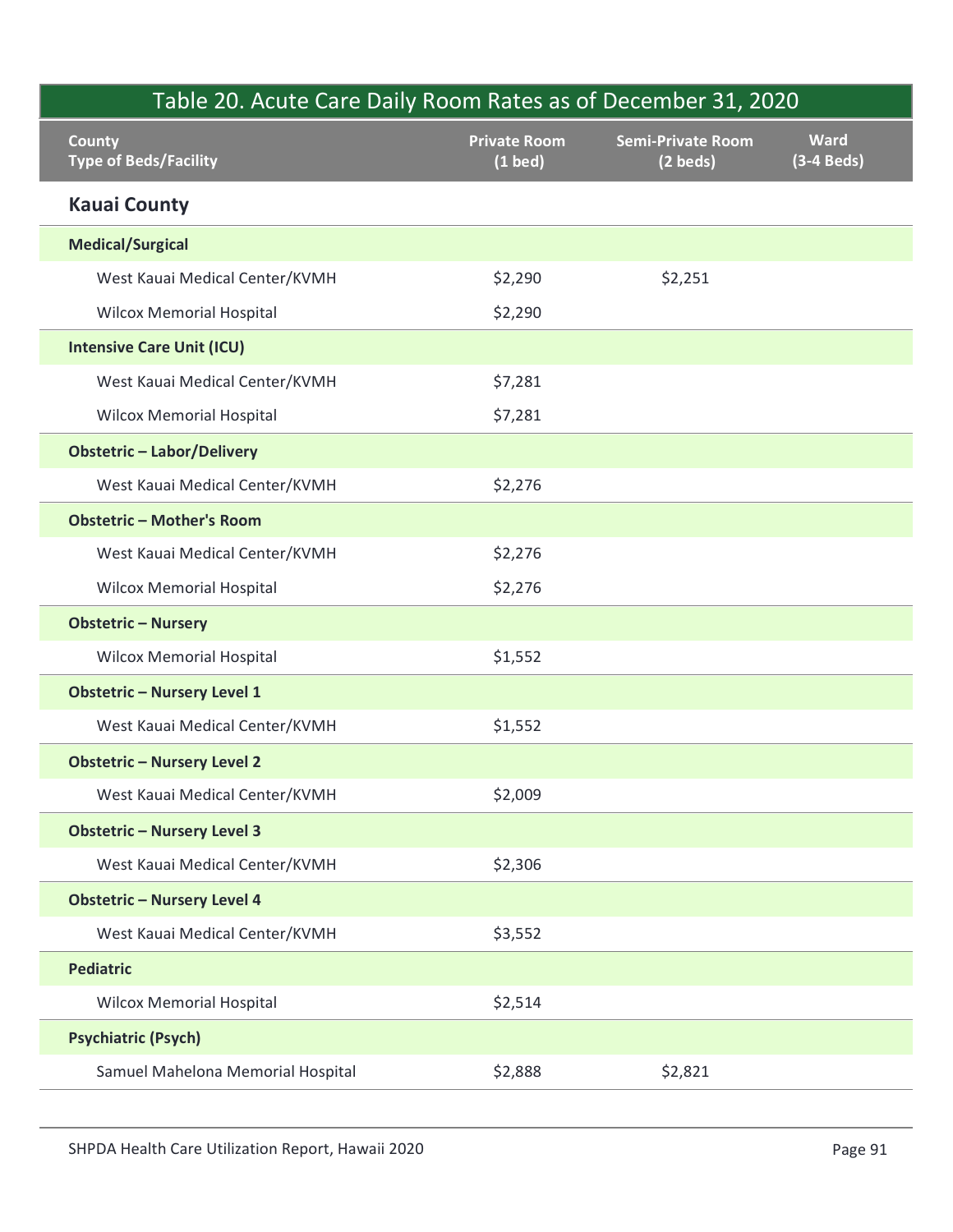| Table 20. Acute Care Daily Room Rates as of December 31, 2020 |                                  |                                      |                             |
|---------------------------------------------------------------|----------------------------------|--------------------------------------|-----------------------------|
| <b>County</b><br><b>Type of Beds/Facility</b>                 | <b>Private Room</b><br>$(1$ bed) | <b>Semi-Private Room</b><br>(2 beds) | <b>Ward</b><br>$(3-4$ Beds) |
| <b>Kauai County</b>                                           |                                  |                                      |                             |
| Acute/Long-Term Swing - Acute Care                            |                                  |                                      |                             |
| Samuel Mahelona Memorial Hospital                             | \$2,768                          | \$2,704                              |                             |
| Acute/Long-Term Swing - SNF Care                              |                                  |                                      |                             |
| Samuel Mahelona Memorial Hospital                             | \$1,217                          | \$1,149                              |                             |
| West Kauai Medical Center/KVMH                                | \$1,428                          | \$1,349                              |                             |
| Acute/Long-Term Swing - ICF Care                              |                                  |                                      |                             |
| Samuel Mahelona Memorial Hospital                             | \$1,088                          | \$1,022                              |                             |
| West Kauai Medical Center/KVMH                                | \$1,278                          | \$1,201                              |                             |
| <b>Maui County</b>                                            |                                  |                                      |                             |
| <b>Medical/Surgical</b>                                       |                                  |                                      |                             |
| Maui Memorial Medical Center                                  | \$2,721                          | \$1,886                              |                             |
| <b>Intensive Care Unit (ICU)</b>                              |                                  |                                      |                             |
| Maui Memorial Medical Center                                  | \$6,109                          |                                      |                             |
| <b>Obstetric - Labor/Delivery</b>                             |                                  |                                      |                             |
| Maui Memorial Medical Center                                  | \$2,014                          | \$2,014                              |                             |
| Molokai General Hospital                                      |                                  | \$2,891                              |                             |
| <b>Obstetric - Mother's Room</b>                              |                                  |                                      |                             |
| Molokai General Hospital                                      |                                  | \$1,415                              |                             |
| <b>Obstetric - Nursery Level 1</b>                            |                                  |                                      |                             |
| Maui Memorial Medical Center                                  | \$1,160                          |                                      |                             |
| <b>Obstetric - Nursery Level 2</b>                            |                                  |                                      |                             |
| Maui Memorial Medical Center                                  | \$1,739                          |                                      |                             |
| <b>Psychiatric (Psych)</b>                                    |                                  |                                      |                             |
| Maui Memorial Medical Center                                  | \$3,538                          | \$2,360                              |                             |